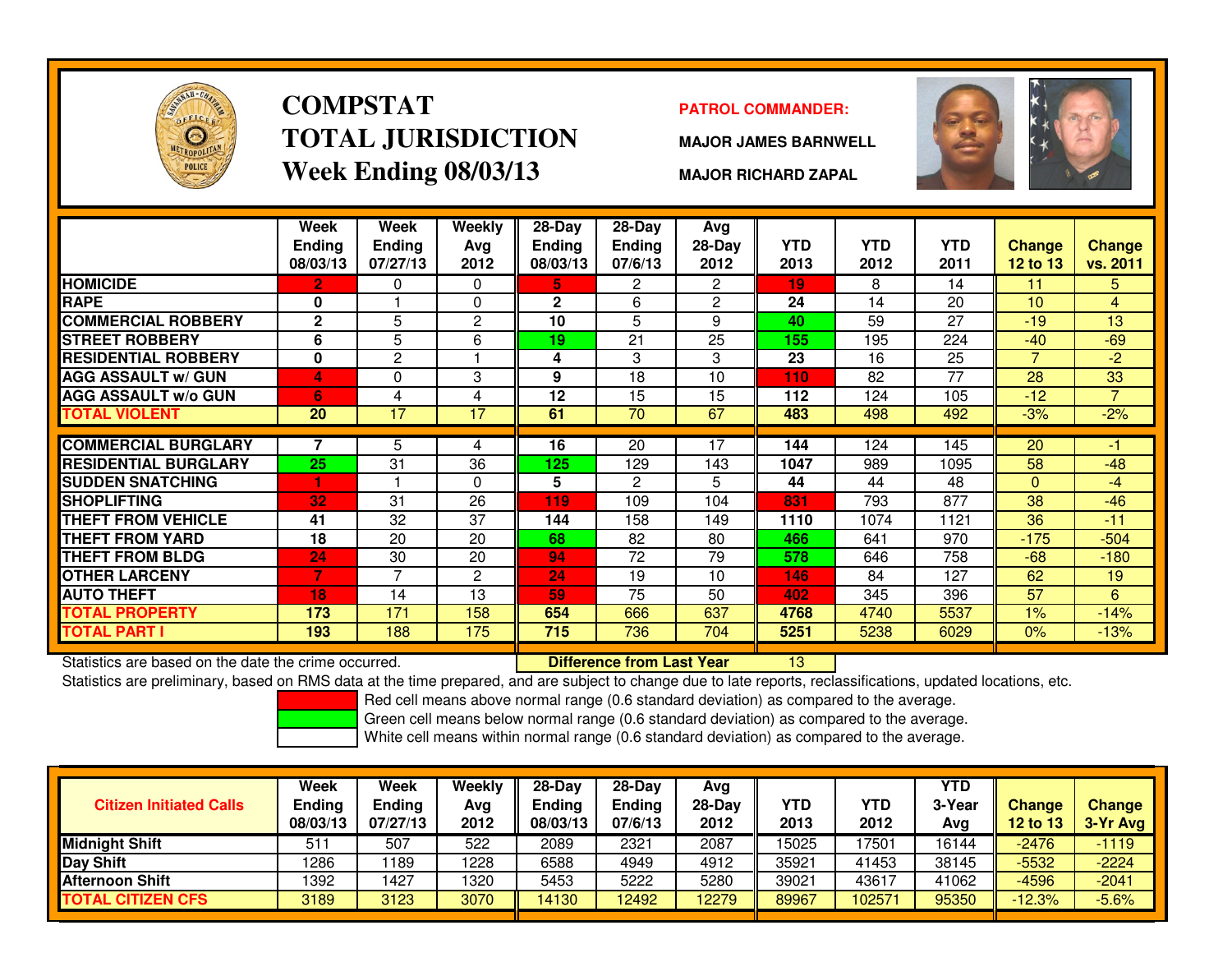

## **COMPSTATPRECINCT COMMANDER:**<br>
PRECINCT COMMANDER: **WEST CHATHAM PRECINCTWeek Ending 08/03/13**

**CAPT. PHILIP REILLEY**



|                             | Week<br><b>Ending</b> | <b>Week</b><br><b>Ending</b> | <b>Weekly</b><br>Avg | $28$ -Day<br><b>Ending</b> | 28-Day<br><b>Ending</b> | Avg<br>28-Day  | <b>YTD</b> | <b>YTD</b>      | <b>YTD</b>     | <b>Change</b>   | <b>Change</b>  |
|-----------------------------|-----------------------|------------------------------|----------------------|----------------------------|-------------------------|----------------|------------|-----------------|----------------|-----------------|----------------|
|                             | 08/03/13              | 07/27/13                     | 2012                 | 08/03/13                   | 07/6/13                 | 2012           | 2013       | 2012            | 2011           | <b>12 to 13</b> | vs. 2011       |
| <b>HOMICIDE</b>             | 0                     | 0                            | $\Omega$             | 0                          | 0                       | $\Omega$       |            | $\Omega$        | $\mathbf{2}$   |                 | -1             |
| <b>RAPE</b>                 | $\mathbf{0}$          | 0                            | $\Omega$             | $\mathbf{0}$               | $\overline{2}$          |                | 5          | 4               | 5              |                 | $\Omega$       |
| <b>COMMERCIAL ROBBERY</b>   | 0                     | 0                            | 0                    | $\bf{0}$                   | $\Omega$                | $\overline{2}$ | 4          | 13              | $\overline{7}$ | $-9$            | $-3$           |
| <b>STREET ROBBERY</b>       | $\bf{0}$              |                              |                      |                            |                         | 3              | 15         | 27              | 25             | $-12$           | $-10$          |
| <b>RESIDENTIAL ROBBERY</b>  | 0                     |                              | $\Omega$             |                            |                         | $\Omega$       | 5          | $\Omega$        | 5              | 5               | $\mathbf{0}$   |
| <b>AGG ASSAULT w/ GUN</b>   | $\bf{0}$              | $\Omega$                     | 0                    |                            | $\mathbf{2}$            |                | 11         | 9               | 18             | $\overline{2}$  | $-7$           |
| <b>AGG ASSAULT w/o GUN</b>  |                       | 0                            |                      | $\mathbf{2}$               | 5                       | $\overline{2}$ | 19         | 18              | 20             |                 | $-1$           |
| <b>TOTAL VIOLENT</b>        | 1                     | $\overline{2}$               | $\overline{2}$       | 5                          | 11                      | 9              | 60         | $\overline{71}$ | 82             | $-15%$          | $-27%$         |
|                             |                       |                              |                      |                            |                         |                |            |                 |                |                 |                |
| <b>COMMERCIAL BURGLARY</b>  |                       |                              |                      | $\mathbf{2}$               | 3                       | 3              | 17         | 11              | 16             | 6               |                |
| <b>RESIDENTIAL BURGLARY</b> | 5                     | 6                            | 6                    | 27                         | 18                      | 23             | 171        | 157             | 164            | 14              | $\overline{7}$ |
| <b>SUDDEN SNATCHING</b>     | $\mathbf 0$           | 0                            | 0                    | 0                          | $\Omega$                |                | $\bf{0}$   | 5               | 6              | $-5$            | $-6$           |
| <b>SHOPLIFTING</b>          | 3                     | 2                            | 2                    | 6                          | 12                      | 10             | 83         | 70              | 89             | 13              | $-6$           |
| <b>THEFT FROM VEHICLE</b>   | 5                     | $\overline{2}$               | 5                    | 21                         | 31                      | 22             | 154        | 136             | 161            | 18              | $-7$           |
| THEFT FROM YARD             | $\mathbf 2$           | 0                            | 3                    | 5                          | 11                      | 13             | 57         | 103             | 159            | $-46$           | $-102$         |
| <b>THEFT FROM BLDG</b>      | $\mathbf 2$           | 2                            | 3                    | 8                          | 12                      | 12             | 76         | 108             | 119            | $-32$           | $-43$          |
| <b>OTHER LARCENY</b>        | н                     | $\overline{2}$               | $\Omega$             | 3                          | $\Omega$                | $\overline{2}$ | 11         | 16              | 26             | $-5$            | $-15$          |
| <b>AUTO THEFT</b>           | $\bf{0}$              |                              | 2                    | 4                          | 9                       | ⇁              | 54         | 46              | 89             | 8               | $-35$          |
| <b>TOTAL PROPERTY</b>       | 19                    | 16                           | 23                   | 76                         | 96                      | 91             | 623        | 652             | 829            | $-4%$           | $-25%$         |
| <b>TOTAL PART I</b>         | <b>20</b>             | 18                           | 25                   | 81                         | 107                     | 101            | 683        | 723             | 911            | $-6%$           | $-25%$         |

Statistics are based on the date the crime occurred. **Difference from Last Year** 

-40

Statistics are preliminary, based on RMS data at the time prepared, and are subject to change due to late reports, reclassifications, updated locations, etc.

Red cell means above normal range (0.6 standard deviation) as compared to the average.

Green cell means below normal range (0.6 standard deviation) as compared to the average.

| <b>Citizen Initiated Calls</b> | Week<br><b>Ending</b><br>08/03/13 | Week<br>Ending<br>07/27/13 | <b>Weekly</b><br>Avg<br>2012 | $28-Day$<br><b>Ending</b><br>08/03/13 | $28$ -Dav<br><b>Endina</b><br>07/6/13 | Avg<br>28-Day<br>2012 | YTD<br>2013 | YTD<br>2012 | <b>YTD</b><br>3-Year<br>Avg | Change<br>12 to 13 | <b>Change</b><br>3-Yr Avg |
|--------------------------------|-----------------------------------|----------------------------|------------------------------|---------------------------------------|---------------------------------------|-----------------------|-------------|-------------|-----------------------------|--------------------|---------------------------|
| <b>Midnight Shift</b>          | 100                               | 106                        | 100                          | 417                                   | 424                                   | 401                   | 2928        | 3520        | 3171                        | $-592$             | $-243$                    |
| <b>IDay Shift</b>              | 297                               | 248                        | 248                          | 2638                                  | 997                                   | 993                   | 7407        | 8195        | 7717                        | $-788$             | $-310$                    |
| Afternoon Shift                | 312                               | 284                        | 271                          | 1123                                  | 990                                   | 1086                  | 7954        | 8718        | 8351                        | $-764$             | $-397$                    |
| <b>TOTAL CITIZEN CFS</b>       | 709                               | 709                        | 620                          | 4178                                  | 2411                                  | 2479                  | 18289       | 20433       | 19239                       | $-10.5%$           | $-4.9%$                   |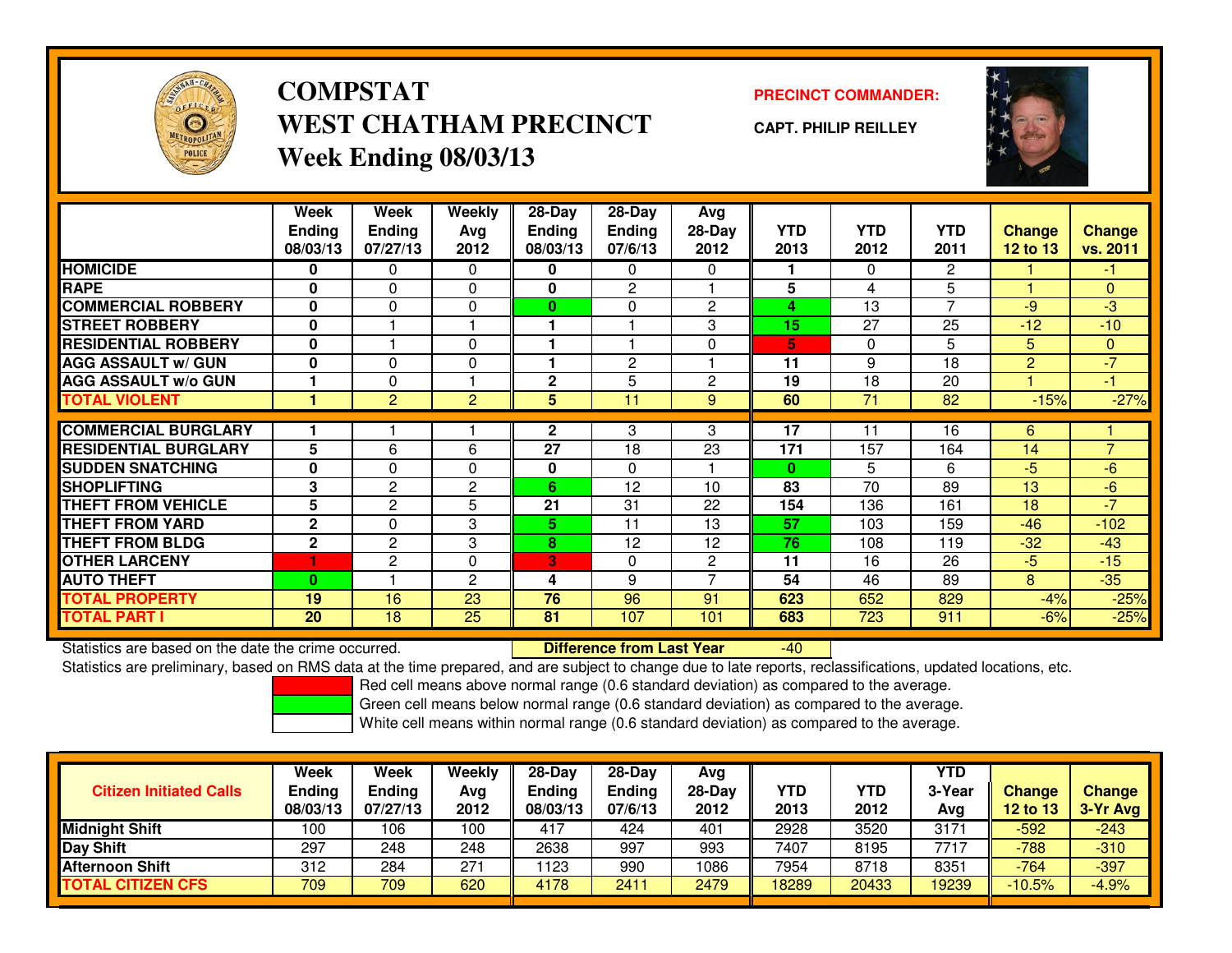

# **COMPSTATDOWNTOWN PRECINCTWeek Ending 08/03/13**

### **PRECINCT COMMANDER:**

**CAPT. MIKE WILKINS**

<sup>63</sup>



|                             | Week<br><b>Ending</b><br>08/03/13 | Week<br><b>Ending</b><br>07/27/13 | Weekly<br>Ava<br>2012 | 28-Day<br>Ending<br>08/03/13 | $28$ -Day<br><b>Endina</b><br>07/6/13 | Avg<br>$28-Day$<br>2012 | <b>YTD</b><br>2013 | <b>YTD</b><br>2012 | <b>YTD</b><br>2011 | <b>Change</b><br>12 to 13 | <b>Change</b><br>vs. 2011 |
|-----------------------------|-----------------------------------|-----------------------------------|-----------------------|------------------------------|---------------------------------------|-------------------------|--------------------|--------------------|--------------------|---------------------------|---------------------------|
| <b>HOMICIDE</b>             | 0                                 | 0                                 | $\Omega$              | $\overline{2}$               |                                       |                         | 7                  |                    | 3                  | 6                         | 4                         |
| <b>RAPE</b>                 | 0                                 | 0                                 | 0                     | 0                            | $\overline{c}$                        | $\Omega$                | 6                  | 3                  | 3                  | 3                         | 3                         |
| <b>COMMERCIAL ROBBERY</b>   | 1                                 |                                   | $\Omega$              | 3                            | $\overline{2}$                        |                         | $\overline{7}$     | 6                  | $\overline{c}$     |                           | 5                         |
| <b>STREET ROBBERY</b>       |                                   | 2                                 | 2                     | 5                            | 10                                    | 8                       | 60                 | 59                 | 62                 |                           | $-2$                      |
| <b>RESIDENTIAL ROBBERY</b>  | $\bf{0}$                          | 0                                 | 0                     |                              | $\Omega$                              |                         | 5                  | 2                  | 4                  | 3                         |                           |
| <b>AGG ASSAULT w/ GUN</b>   | $\overline{2}$                    | 0                                 |                       | 3                            | 6                                     | $\overline{c}$          | 29                 | 14                 | 20                 | 15                        | 9                         |
| <b>AGG ASSAULT w/o GUN</b>  | $\overline{2}$                    | 0                                 |                       | $\overline{2}$               | 2                                     | 5                       | 23                 | 40                 | 20                 | $-17$                     | 3                         |
| <b>TOTAL VIOLENT</b>        | 6                                 | 3                                 | 4                     | 16                           | 23                                    | 17                      | 137                | 125                | 114                | 10%                       | 20%                       |
| <b>COMMERCIAL BURGLARY</b>  | 0                                 | 0                                 |                       | 3                            | 4                                     | 2                       | 17                 | 20                 | 28                 | $-3$                      | $-11$                     |
| <b>RESIDENTIAL BURGLARY</b> |                                   |                                   | 3                     | $\overline{\phantom{a}}$     | 20                                    | 12                      | 104                | 96                 | 113                | 8                         | $-9$                      |
|                             |                                   | 2                                 |                       |                              |                                       |                         |                    |                    |                    |                           |                           |
| <b>SUDDEN SNATCHING</b>     | $\mathbf 0$                       |                                   | $\Omega$              | 3                            | $\overline{2}$                        | $\overline{c}$          | 24                 | 22                 | 16                 | $\overline{2}$            | 8                         |
| <b>SHOPLIFTING</b>          | 7                                 | 2                                 | 3                     | 19                           | 14                                    | 11                      | 103                | 81                 | 94                 | 22                        | 9                         |
| <b>THEFT FROM VEHICLE</b>   | 12                                | 11                                | 7                     | 38                           | 28                                    | 29                      | 230                | 218                | 176                | 12                        | 54                        |
| <b>THEFT FROM YARD</b>      | 7                                 | 6                                 | 5                     | 24                           | 25                                    | 19                      | 148                | 136                | 249                | 12                        | $-101$                    |
| <b>THEFT FROM BLDG</b>      | 5                                 | 9                                 | 5                     | 18                           | 16                                    | 18                      | 109                | 143                | 159                | $-34$                     | $-50$                     |
| <b>OTHER LARCENY</b>        | 3                                 |                                   |                       | 8                            | 5                                     | $\overline{c}$          | 37                 | 17                 | 40                 | 20                        | $-3$                      |
| <b>AUTO THEFT</b>           |                                   | 4                                 | $\overline{c}$        | 11                           | 10                                    | 8                       | 68                 | 56                 | 45                 | 12                        | 23                        |
| <b>TOTAL PROPERTY</b>       | 36                                | 36                                | 25                    | 131                          | 124                                   | 104                     | 840                | 789                | 920                | 6%                        | $-9%$                     |
| <b>TOTAL PART I</b>         | 42                                | 39                                | 30                    | 147                          | 147                                   | 121                     | 977                | 914                | 1034               | 7%                        | $-6%$                     |

Statistics are based on the date the crime occurred. **Difference from Last Year** 

Statistics are preliminary, based on RMS data at the time prepared, and are subject to change due to late reports, reclassifications, updated locations, etc.

Red cell means above normal range (0.6 standard deviation) as compared to the average.

Green cell means below normal range (0.6 standard deviation) as compared to the average.

| <b>Citizen Initiated Calls</b> | Week<br><b>Ending</b><br>08/03/13 | Week<br>Ending<br>07/27/13 | Weekly<br>Avg<br>2012 | $28-Day$<br><b>Ending</b><br>08/03/13 | $28-Day$<br>Ending<br>07/6/13 | Avg<br>$28-Dav$<br>2012 | <b>YTD</b><br>2013 | YTD<br>2012 | <b>YTD</b><br>3-Year<br>Avg | Change<br>12 to 13 | <b>Change</b><br>$3-Yr$ Avg |
|--------------------------------|-----------------------------------|----------------------------|-----------------------|---------------------------------------|-------------------------------|-------------------------|--------------------|-------------|-----------------------------|--------------------|-----------------------------|
| <b>Midnight Shift</b>          | 120                               | 103                        | 120                   | 429                                   | 478                           | 480                     | 3359               | 3901        | 3635                        | $-542$             | $-276$                      |
| Day Shift                      | 198                               | 207                        | 210                   | 866                                   | 849                           | 838                     | 6386               | 7125        | 6629                        | $-739$             | $-243$                      |
| <b>Afternoon Shift</b>         | 235                               | 275                        | 222                   | 970                                   | 990                           | 889                     | 7043               | 7508        | 7132                        | -465               | $-89$                       |
| <b>TOTAL CITIZEN CFS</b>       | 553                               | 585                        | 552                   | 2265                                  | 2317                          | 2207                    | 16788              | 18534       | 7396                        | $-9.4%$            | $-3.5%$                     |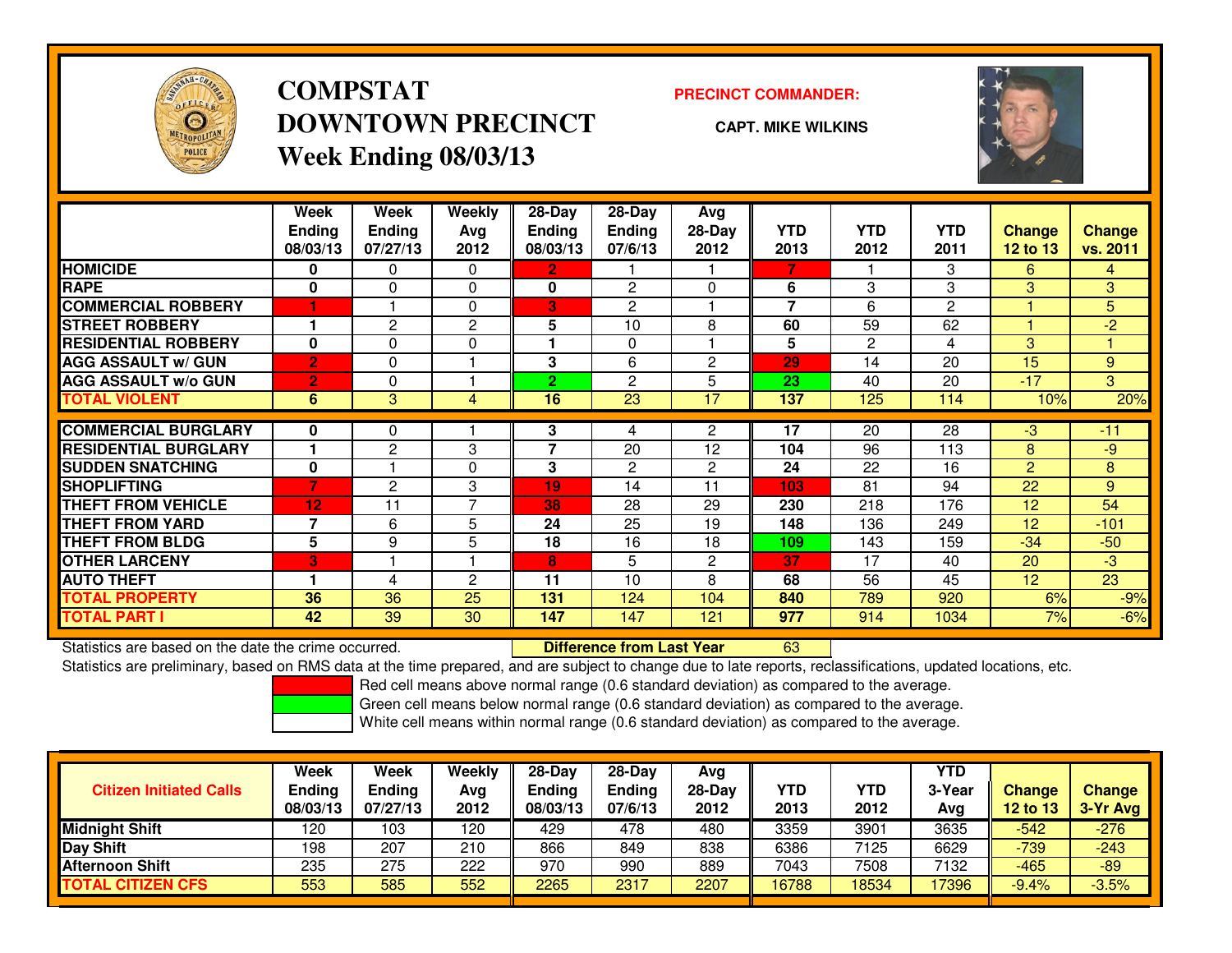

# **COMPSTATCENTRAL PRECINCT CAPT. DEVONN ADAMSWeek Ending 08/03/13**

**PRECINCT COMMANDER:**



|                             | Week<br><b>Ending</b><br>08/03/13 | Week<br><b>Ending</b><br>07/27/13 | <b>Weekly</b><br>Ava<br>2012 | $28$ -Day<br>Endina<br>08/03/13 | $28$ -Day<br><b>Ending</b><br>07/6/13 | Avg<br>$28-Day$<br>2012 | <b>YTD</b><br>2013 | <b>YTD</b><br>2012 | <b>YTD</b><br>2011 | <b>Change</b><br><b>12 to 13</b> | <b>Change</b><br>vs. 2011 |
|-----------------------------|-----------------------------------|-----------------------------------|------------------------------|---------------------------------|---------------------------------------|-------------------------|--------------------|--------------------|--------------------|----------------------------------|---------------------------|
| <b>HOMICIDE</b>             | $\mathbf{2}$                      | 0                                 | $\Omega$                     | 3.                              | 0                                     |                         | 6                  | 5                  | 5                  |                                  |                           |
| <b>RAPE</b>                 | $\bf{0}$                          | 0                                 | $\Omega$                     |                                 |                                       | $\Omega$                | 5                  | $\Omega$           | 5                  | 5                                | $\Omega$                  |
| <b>COMMERCIAL ROBBERY</b>   | 0                                 |                                   | $\Omega$                     | $\mathbf{2}$                    | $\overline{2}$                        | $\overline{2}$          | 9                  | 9                  | 4                  | $\mathbf{0}$                     | 5                         |
| <b>STREET ROBBERY</b>       |                                   |                                   | 2                            | 4                               | 4                                     | 7                       | 35                 | 48                 | 72                 | $-13$                            | $-37$                     |
| <b>RESIDENTIAL ROBBERY</b>  | $\bf{0}$                          | 0                                 | $\Omega$                     | $\mathbf{0}$                    |                                       | $\Omega$                | 4                  | 3                  | $\overline{2}$     |                                  | $\overline{2}$            |
| <b>AGG ASSAULT w/ GUN</b>   | $\overline{2}$                    | 0                                 |                              | $\overline{2}$                  | $\overline{\phantom{0}}$              | 4                       | 34                 | 30                 | 26                 | 4                                | 8                         |
| <b>AGG ASSAULT w/o GUN</b>  | $\overline{2}$                    | 2                                 |                              | 4                               | 4                                     | 3                       | 35                 | 27                 | 27                 | 8                                | 8                         |
| <b>TOTAL VIOLENT</b>        | 7                                 | 4                                 | 4                            | 16                              | 19                                    | 16                      | 128                | 122                | 141                | 5%                               | $-9%$                     |
|                             |                                   |                                   |                              |                                 |                                       |                         |                    |                    |                    |                                  |                           |
| <b>COMMERCIAL BURGLARY</b>  |                                   |                                   |                              | $\mathbf{2}$                    | 8                                     | 4                       | 48                 | 27                 | 60                 | 21                               | $-12$                     |
| <b>RESIDENTIAL BURGLARY</b> | 4                                 | 5                                 | 10                           | 18                              | 28                                    | 39                      | 264                | 283                | 326                | $-19$                            | $-62$                     |
| <b>SUDDEN SNATCHING</b>     | $\bf{0}$                          | 0                                 | $\Omega$                     |                                 | $\Omega$                              |                         | 7                  | 7                  | 17                 | $\mathbf{0}$                     | $-10$                     |
| <b>SHOPLIFTING</b>          | 0                                 | 2                                 |                              | 5                               | 11                                    | 4                       | 59                 | 21                 | 40                 | 38                               | 19                        |
| <b>THEFT FROM VEHICLE</b>   | 13                                | 12                                | 9                            | 42                              | 31                                    | 35                      | 262                | 266                | 317                | $-4$                             | $-55$                     |
| <b>THEFT FROM YARD</b>      | 6                                 | 5                                 | 5                            | 22                              | 21                                    | 20                      | 121                | 173                | 269                | $-52$                            | $-148$                    |
| <b>THEFT FROM BLDG</b>      | 6                                 | 4                                 | 3                            | 19                              | 12                                    | 12                      | 125                | 115                | 172                | 10                               | $-47$                     |
| <b>OTHER LARCENY</b>        | $\bf{0}$                          | $\overline{2}$                    | 0                            | 4                               | $\Omega$                              |                         | 24                 | 11                 | 23                 | 13                               |                           |
| <b>AUTO THEFT</b>           | 10 <sub>1</sub>                   | 7                                 | 3                            | 24                              | 20                                    | 12                      | 116                | 80                 | 115                | 36                               |                           |
| <b>TOTAL PROPERTY</b>       | 40                                | 38                                | 32                           | 137                             | 131                                   | 128                     | 1026               | 983                | 1339               | 4%                               | $-23%$                    |
| <b>TOTAL PART I</b>         | 47                                | 42                                | 36                           | 153                             | 150                                   | 145                     | 1154               | 1105               | 1480               | 4%                               | $-22%$                    |

Statistics are based on the date the crime occurred. **Difference from Last Year** 

Statistics are based on the date the crime occurred. **Externee the Luid Confference from Last Year Mated Action**<br>Statistics are preliminary, based on RMS data at the time prepared, and are subject to change due to late rep

Red cell means above normal range (0.6 standard deviation) as compared to the average.

Green cell means below normal range (0.6 standard deviation) as compared to the average.

|                                | <b>Week</b>               | Week               | Weekly      | $28-Day$                  | $28-Dav$          | Avg              |                    |             | <b>YTD</b>    |                    |                           |
|--------------------------------|---------------------------|--------------------|-------------|---------------------------|-------------------|------------------|--------------------|-------------|---------------|--------------------|---------------------------|
| <b>Citizen Initiated Calls</b> | <b>Ending</b><br>08/03/13 | Ending<br>07/27/13 | Avg<br>2012 | <b>Ending</b><br>08/03/13 | Ending<br>07/6/13 | $28-Day$<br>2012 | <b>YTD</b><br>2013 | YTD<br>2012 | 3-Year<br>Avg | Change<br>12 to 13 | <b>Change</b><br>3-Yr Avg |
| <b>Midnight Shift</b>          | 106                       | 121                | 116         | 451                       | 473               | 463              | 3257               | 3832        | 3551          | $-575$             | -294                      |
| Day Shift                      | 278                       | 241                | 269         | 1049                      | 999               | 1078             | 7561               | 8801        | 7519          | $-1240$            | 42                        |
| <b>Afternoon Shift</b>         | 286                       | -277               | 291         | 1099                      | 1074              | 1163             | 8134               | 9519        | 8914          | $-1385$            | -780                      |
| <b>TOTAL CITIZEN CFS</b>       | 670                       | 639                | 676         | 2599                      | 2546              | 2704             | 18952              | 22152       | 9984          | $-14.4%$           | $-5.2%$                   |
|                                |                           |                    |             |                           |                   |                  |                    |             |               |                    |                           |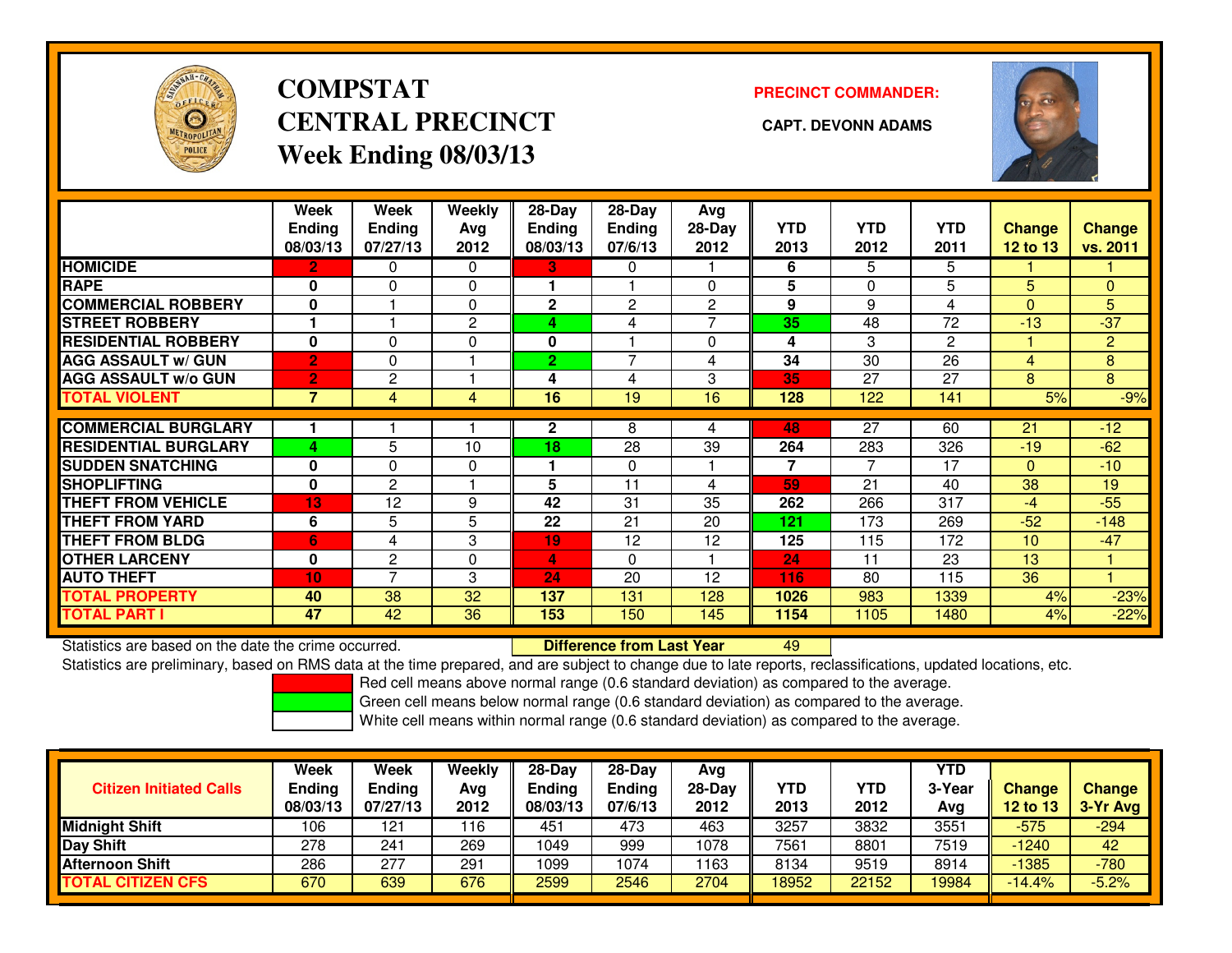

## **COMPSTAT PRECINCT COMMANDER: SOUTHSIDE PRECINCT CAPT. DEAN FAGERSTROMWeek Ending 08/03/13**



|                             | Week<br><b>Ending</b><br>08/03/13 | Week<br><b>Ending</b><br>07/27/13 | Weekly<br>Avg<br>2012 | $28-Day$<br><b>Ending</b><br>08/03/13 | 28-Day<br>Ending<br>07/6/13 | Avg<br>$28-Day$<br>2012 | <b>YTD</b><br>2013 | <b>YTD</b><br>2012 | <b>YTD</b><br>2011 | <b>Change</b><br><b>12 to 13</b> | <b>Change</b><br>vs. 2011 |
|-----------------------------|-----------------------------------|-----------------------------------|-----------------------|---------------------------------------|-----------------------------|-------------------------|--------------------|--------------------|--------------------|----------------------------------|---------------------------|
| <b>HOMICIDE</b>             | 0                                 | 0                                 | $\mathbf{0}$          | 0                                     |                             | $\Omega$                | 3                  | $\Omega$           | 3                  | 3                                | $\mathbf{0}$              |
| <b>RAPE</b>                 | 0                                 | $\Omega$                          | 0                     | <sup>0</sup>                          | $\Omega$                    | $\mathbf{0}$            | 3                  | 4                  | 5                  | -1                               | $-2$                      |
| <b>COMMERCIAL ROBBERY</b>   |                                   | $\overline{c}$                    |                       | 3                                     |                             | 3                       | 12                 | 25                 | 10                 | $-13$                            | $\overline{2}$            |
| <b>STREET ROBBERY</b>       | 3                                 |                                   |                       | 6                                     | $\overline{2}$              | 4                       | 19                 | 33                 | 41                 | $-14$                            | $-22$                     |
| <b>RESIDENTIAL ROBBERY</b>  | 0                                 |                                   | 0                     | $\overline{2}$                        | 0                           |                         | 4                  | 7                  | 9                  | $-3$                             | $-5$                      |
| <b>AGG ASSAULT w/ GUN</b>   | $\mathbf 0$                       | $\Omega$                          | 0                     | 0                                     |                             |                         | 9                  | 8                  | 5                  |                                  | $\overline{4}$            |
| <b>AGG ASSAULT w/o GUN</b>  | 0                                 | 0                                 |                       |                                       | 2                           | 2                       | 20                 | 18                 | 18                 | $\overline{2}$                   | $\overline{2}$            |
| <b>TOTAL VIOLENT</b>        | 4                                 | 4                                 | 3                     | 12                                    | 7                           | 12 <sup>2</sup>         | 70                 | 95                 | 91                 | $-26%$                           | $-23%$                    |
|                             |                                   |                                   |                       |                                       |                             |                         |                    |                    |                    |                                  |                           |
| <b>COMMERCIAL BURGLARY</b>  |                                   |                                   |                       | $\overline{2}$                        | 3                           | 6                       | 34                 | 46                 | $\overline{23}$    | $-12$                            | 11                        |
| <b>RESIDENTIAL BURGLARY</b> | 9                                 | 6                                 | 8                     | 34                                    | 27                          | 31                      | 230                | 216                | 199                | 14                               | 31                        |
| <b>SUDDEN SNATCHING</b>     | 0                                 | $\Omega$                          | $\mathbf{0}$          | 0                                     | 0                           |                         | 6                  | 7                  | 3                  | $-1$                             | 3                         |
| <b>SHOPLIFTING</b>          | 16                                | 19                                | 14                    | 68                                    | 44                          | 57                      | 401                | 422                | 479                | $-21$                            | $-78$                     |
| <b>THEFT FROM VEHICLE</b>   | $\overline{\phantom{a}}$          | 4                                 | 8                     | 24                                    | 20                          | 33                      | 231                | 236                | 185                | $-5$                             | 46                        |
| <b>THEFT FROM YARD</b>      |                                   | 3                                 | 3                     | 6                                     | 12                          | 13                      | 60                 | 109                | 109                | $-49$                            | $-49$                     |
| <b>THEFT FROM BLDG</b>      | 5                                 | 10                                | 5                     | 27                                    | 20                          | 19                      | 154                | 155                | 164                | -1                               | $-10$                     |
| <b>OTHER LARCENY</b>        | 0                                 | $\overline{2}$                    | $\mathbf 0$           | 3                                     | 8                           | 2                       | 43                 | 14                 | 16                 | 29                               | 27                        |
| <b>AUTO THEFT</b>           | $\overline{2}$                    | $\overline{2}$                    | 3                     | 8                                     | 15                          | 13                      | 80                 | 98                 | 73                 | $-18$                            | $\overline{7}$            |
| TOTAL PROPERTY              | 41                                | 47                                | 43                    | 172                                   | 149                         | 173                     | 1239               | 1303               | 1251               | $-5%$                            | $-1%$                     |
| <b>TOTAL PART I</b>         | 45                                | 51                                | 46                    | 184                                   | 156                         | 185                     | 1309               | 1398               | 1342               | $-6%$                            | $-2%$                     |

Statistics are based on the date the crime occurred. **Difference from Last Year** 

Statistics are based on the date the crime occurred. **Externee the Difference from Last Year Theore 199** Polostications, updated locations, etc.<br>Statistics are preliminary, based on RMS data at the time prepared, and are s

Red cell means above normal range (0.6 standard deviation) as compared to the average.

Green cell means below normal range (0.6 standard deviation) as compared to the average.

| <b>Citizen Initiated Calls</b> | Week<br>Ending<br>08/03/13 | Week<br>Ending<br>07/27/13 | Weekly<br>Avg<br>2012 | $28-Day$<br><b>Ending</b><br>08/03/13 | 28-Dav<br><b>Ending</b><br>07/6/13 | Avg<br>$28-Day$<br>2012 | YTD<br>2013 | YTD<br>2012 | YTD<br>3-Year<br>Avg | <b>Change</b><br>12 to 13 | <b>Change</b><br>3-Yr Avg |
|--------------------------------|----------------------------|----------------------------|-----------------------|---------------------------------------|------------------------------------|-------------------------|-------------|-------------|----------------------|---------------------------|---------------------------|
| <b>Midnight Shift</b>          | 97                         | 79                         | 91                    | 392                                   | 473                                | 363                     | 2600        | 3009        | 2778                 | -409                      | $-178$                    |
| Day Shift                      | 267                        | 238                        | 239                   | 996                                   | 1052                               | 956                     | 7092        | 8343        | 7519                 | $-1251$                   | $-427$                    |
| <b>Afternoon Shift</b>         | 273                        | 288                        | 253                   | 1105                                  | 952                                | 1012                    | 7379        | 8302        | 7773                 | -923                      | $-394$                    |
| <b>TOTAL CITIZEN CFS</b>       | 637                        | 605                        | 583                   | 2493                                  | 2477                               | 2330                    | 17071       | 19654       | 18071                | $-13.1%$                  | $-5.5%$                   |